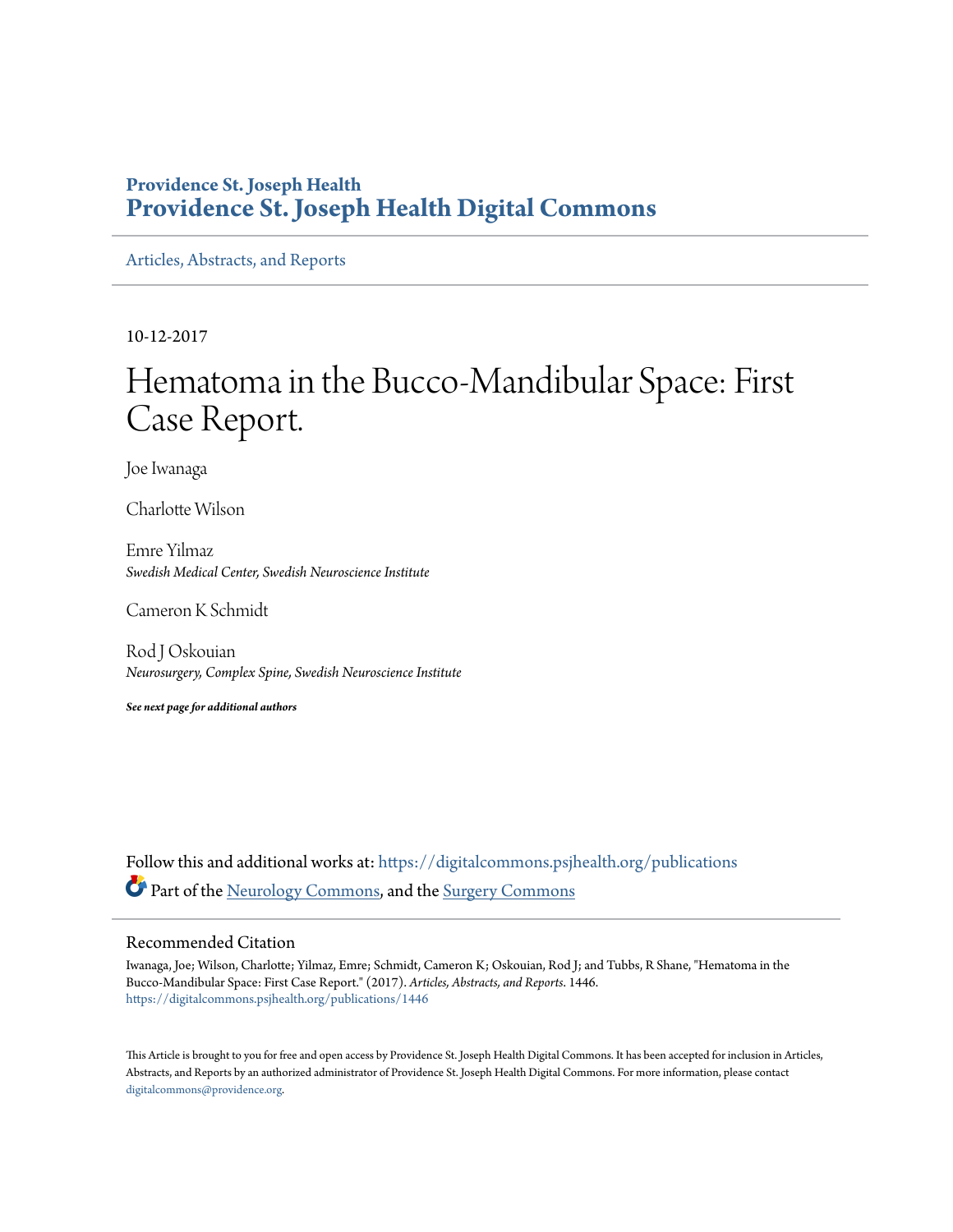#### <span id="page-1-0"></span>**Authors**

Joe Iwanaga, Charlotte Wilson, Emre Yilmaz, Cameron K Schmidt, Rod J Oskouian, and R Shane Tubbs

<span id="page-1-1"></span>This article is available at Providence St. Joseph Health Digital Commons: [https://digitalcommons.psjhealth.org/publications/1446](https://digitalcommons.psjhealth.org/publications/1446?utm_source=digitalcommons.psjhealth.org%2Fpublications%2F1446&utm_medium=PDF&utm_campaign=PDFCoverPages)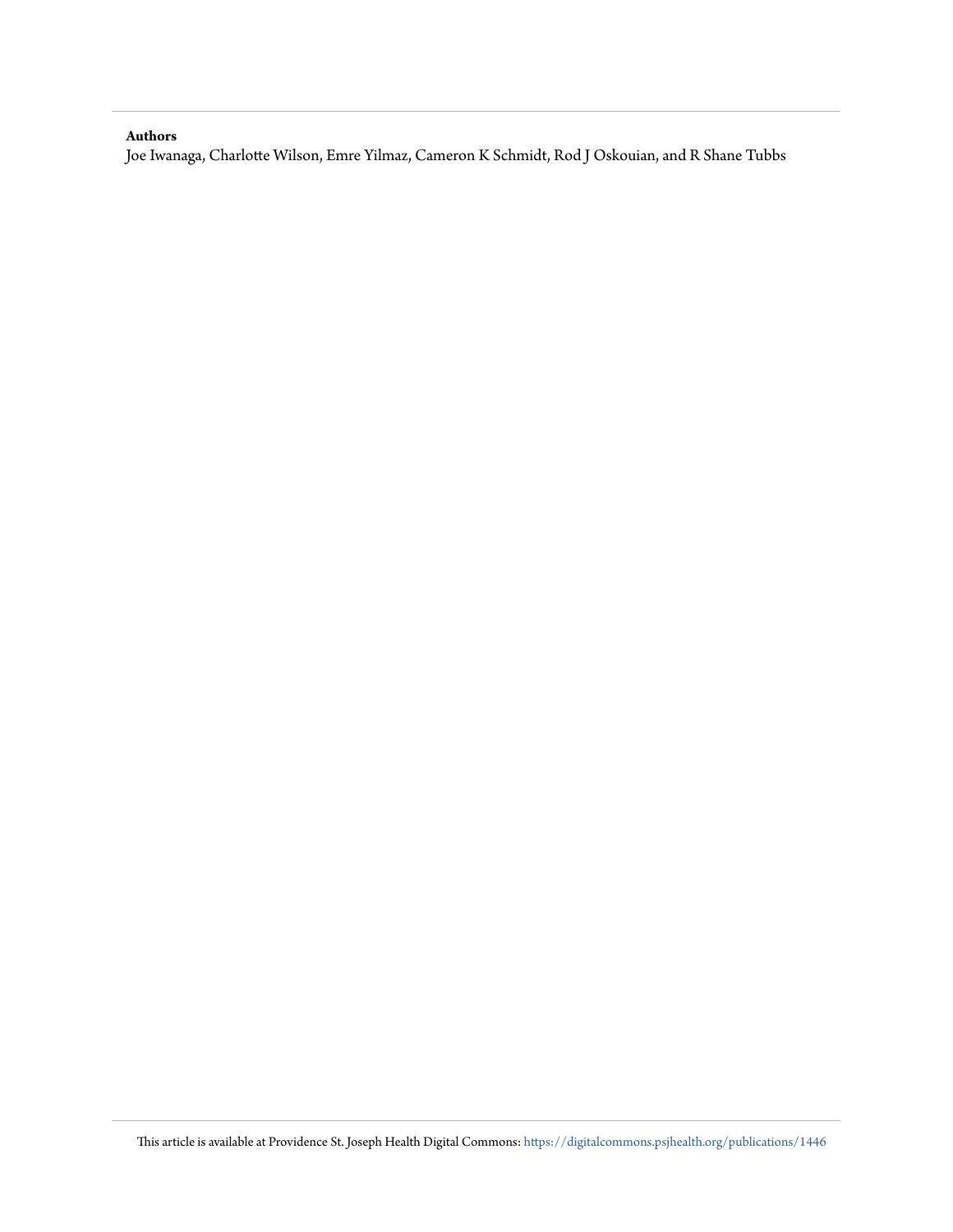## **Hematoma in the Bucco-Mandibular Space: First Case Report**

Joe [Iwanaga](https://www.cureus.com/users/29230-joe-iwanaga)  $^1$  , [Charlotte](https://www.cureus.com/users/50002-charlotte-wilson) Wilson  $^1$  , Emre [Yilmaz](https://www.cureus.com/users/50422-emre-yilmaz)  $^2$  , [Cameron](https://www.cureus.com/users/33632-cameron-k-schmidt) K. Schmidt  $^3$  , Rod J. [Oskouian](https://www.cureus.com/users/15997-rod-j-oskouian)  $^4$  , R. [Shane](https://www.cureus.com/users/19677-r-shane-tubbs) Tubbs 5

1. Seattle Science Foundation 2. Swedish Medical Center, Swedish Neuroscience Institute 3. Clinical Anatomy, Seattle Science Foundation 4. Neurosurgery, Complex Spine, Swedish Neuroscience Institute 5. Neurosurgery, Seattle Science Foundation

 **Corresponding author:** Charlotte Wilson, charlotte.wilson@colorado.edu Disclosures can be found in Additional Information at the end of the article

## **Abstract**

Our previous studies based on intraoral dissection of fresh cadavers revealed that the fissure and loose connective tissues deep to the mucosa between the incisivus labii inferioris muscle and buccinator muscle form the entrance of the newly discovered bucco-mandibular space. To support the clinical significance of this space, we report the finding of a hematoma within this space in an adult fresh cadaver. Such a finding lends credence to studying the buccomandibular space and might help better understand the spread of some infections in the oral region.

**Categories:** Otolaryngology, Miscellaneous **Keywords:** mimetic muscle, mandible, anatomy, cadaver, fascia

### **Introduction**

Our previous studies based on intraoral dissection of fresh cadavers revealed that the fissure and loose connective tissues deep to the mucosa between the incisivus labii inferioris (ILI) muscle and buccinator muscle (BM) make entrance of the newly discovered space which is named the "bucco-mandibular space" [1]. This space is bounded by the ILI and mentalis anteriorly, anterior margin of the masseter muscle and its fascia posteriorly, depressor anguli oris (DAO) inferiorly and laterally, lateral surface of the mandible medially, and platysma and associated fascia, which is continuous with the masseteric fascia superiorly.

We present a case of hematoma found in the bucco-mandibular space on the left side of the mandible in a postmortem specimen.

## **Case Presentation**

A hematoma was found on the left side of the mandible in female Caucasian cadaver whose age at death was 82 years. The range of the lesion was canine anteriorly (slightly anterior to the buccal frenulum) and the first to second molar posteriorly. The mucosa was removed in order to observe the relationship between the hematoma and mimetic muscles. The hematoma spread onto the ILI anteriorly, to anterior border of the masseter muscle posteriorly underneath the BM, and to DAO inferolaterally. Thus, this hematoma was restricted in the bucco-mandibular space (Figure *[1](#page-1-0)*). The mental foramen and the existing mental nerve were positioned between the ILI and BM (Figure *[2](#page-1-1)*).

#### **Received** 10/02/2017 **Review began** 10/09/2017 **Review ended** 10/10/2017 **Published** 10/12/2017

#### **© Copyright** 2017

Iwanaga et al. This is an open access article distributed under the terms of the Creative Commons Attribution License CC-BY 3.0. which permits unrestricted use, distribution, and reproduction in any medium, provided the original author and source are credited.

#### **How to cite this article**

Iwanaga J, Wilson C, Yilmaz E, et al. (October 12, 2017) Hematoma in the Bucco-Mandibular Space: First Case Report. Cureus 9(10): e1771. DOI 10.7759/cureus.1771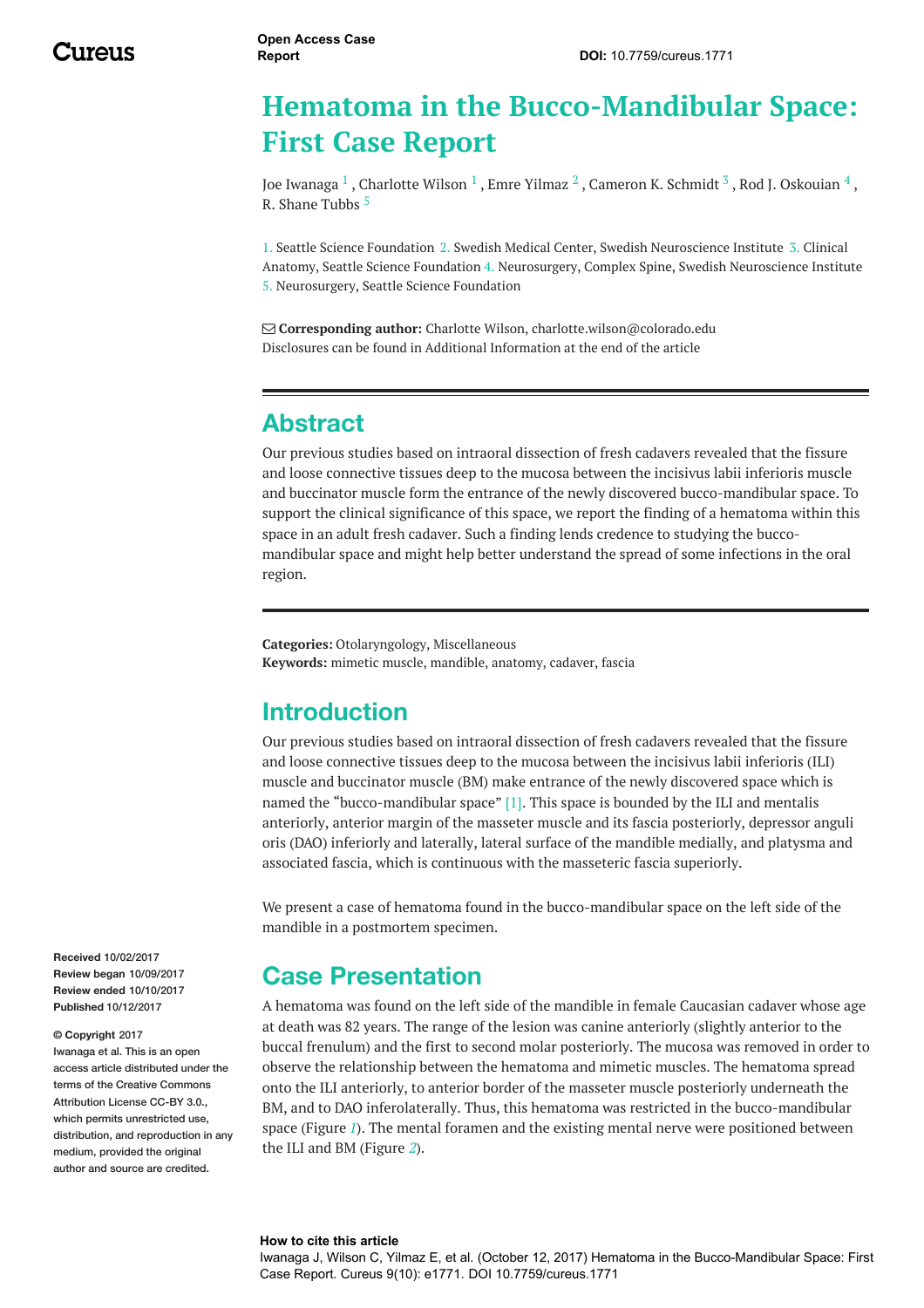Cureus



### **FIGURE 1: Bucco-mandibular space.**

BM: buccinator muscle; ILI: incisivus labii inferioris; MF: mental foramen; sMT: superior portion of mentalis; OO: orbicularis oris; S: bucco-mandibular space.



### **FIGURE 2: Hematoma in the bucco-mandibular space over left mandible.**

A: Hematoma in the buccal side of the mandible (arrowheads).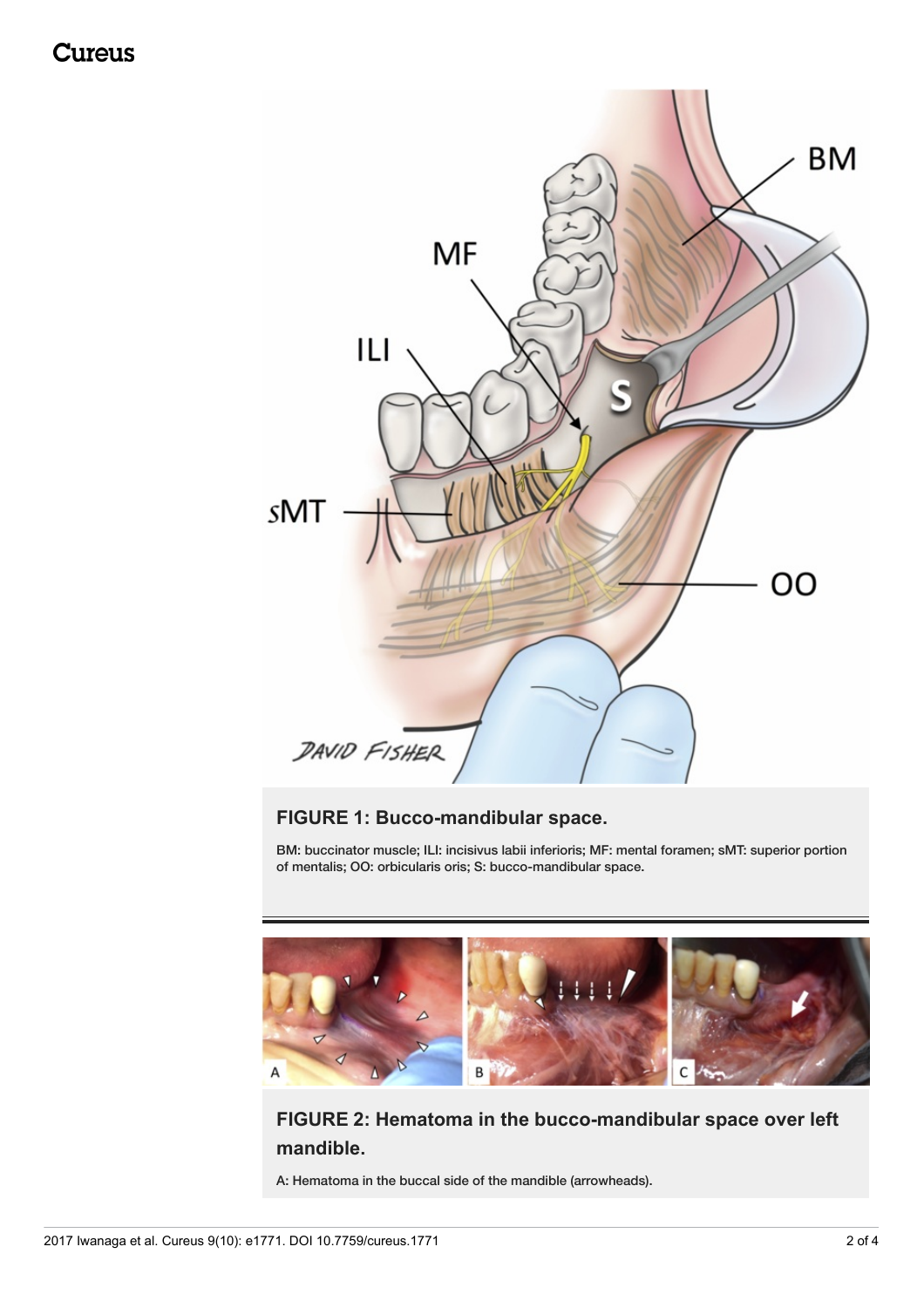B: After removing the mucosa on the hematoma. Note that thin connective tissue (white dotted arrows) existed on the hematoma only between lateral border of the incisivus labii inferioris (short arrowhead) and anterior border of the buccinators (long arrowhead) muscles.

C: After removing thin connective tissue on the hematoma. Note that the mental foramen (arrow) and its nerve are located deep to the hematoma.

All dissections were performed under a surgical microscope (OPMI CS NC31, Carl Zeiss, Oberkochen, Germany). The present study protocol did not require approval by the ethics committees of our institutions, and work was performed in accordance with the requirements of the Declaration of Helsinki (64th WMA General Assembly, Fortaleza, Brazil, October 2013).

### **Discussion**

The case reported herein clearly demonstrated the bucco-mandibular space and related pathology. However, we need to understand all the related mimetic muscles three dimensionally prior to discussing this space, because most of those mimetic muscles related to the oral cavity have been described via dissection from outside the face and not from an intraoral perspective. Also, most of the studies of the mimetic muscles used embalmed cadavers where it is difficult to retract the muscles and other soft tissues [2,3].

The anterior border of the BM corresponds to the buccal frenulum (which means when the buccal membrane is retracted laterally) around the second premolar to the first molar region [4]. Also, the bony attachment of the BM corresponds to the mucogingival junction [5]. According to textbook descriptions  $[6]$  and anatomical studies of the ILI  $[2,3,5]$ , the ILI origins at the same level as the mucogingival junction of the mandible pass from the alveolar border of the mandible between the central incisor medially and canine laterally and toward the angle of the mouth or inferior part of the orbicularis oris muscle obliquely. These two muscles, the BM and ILI, thus form the entrance into the bucco-mandibular space. This space consists of loose connective tissue so that once bleeding or infection accumulates here, it can spread easily. Based on our previous study, this space can harbor 20 to 40 cc of volume [1].

In this case, the hematoma was found incidentally in the postmortem mandible, and mental foramen and related nerve were included deep to this hematoma, which means some pathological changes in this space could compress or damage the foramen and nerve. Since hypesthesia or anesthesia of the lower lip as a sign of inflammation of the ipsilateral mandible was first described by Vincent [7] in 1896, it has been well recognized in osteomyelitis and other infectious conditions of the mandible and often described as "Vincent's Syndrome" [8].

We could diagnose this symptom as a result of the inflammation when we know the osteomyelitis or other infection occurring in the mandible.

## **Conclusions**

Based on this report and our previous studies, dentists should be aware that not only the inflammation inside the mandible but the hematoma outside the mandible and other infectious conditions occurring in this space might result in Vincent's syndrome.

## **Additional Information**

### **Disclosures**

**Human subjects:** Consent was obtained by all participants in this study. This case report used